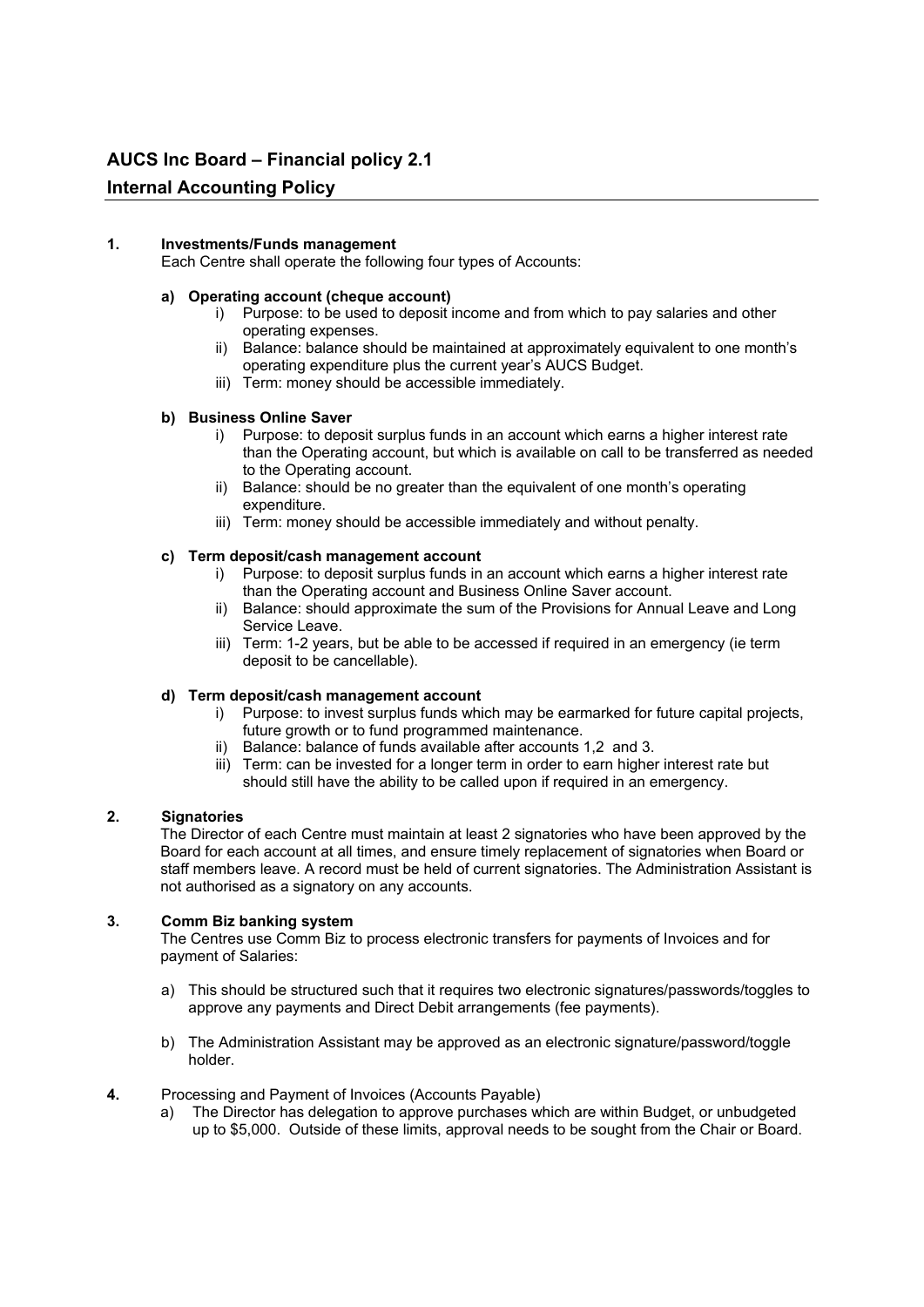- b) Cheques must be:
	- i) processed by computer only (not handwritten)
	- ii) signed by two cheque signatories.
- c) Key cards Key cards may be provided to the Centre Director and Chef.
- d) Prepaid Visa cards have a maximum limit of \$999 and may be used by the Centre Director and Administration Assistant.
- e) Reimbursements to staff If purchases need to be made which can't be paid for with the normal payment processes, staff may seek approval from the Centre Director prior to the purchase to pay for it personally and seek reimbursement. If the Centre Director needs to make purchases which can't be paid for with the normal payment processes approval should be sought from the Board Chair prior to the purchase.

### **5. Salaries**

- a) Salaries should be processed in the payroll system (MYOB).
- b) Electronic payments payments are processed electronically via the bank's CommBiz system. The Centre Director must review and validate the payment run approved by two authorities (in accordance with clause 3 above).
- c) Leave provisions in the Balance Sheet are to reflect the staff entitlements as per the payroll system. Annual leave and Long Service Leave provisions should be updated monthly.

#### **6. Service Providers**

If a Centre has a requirement to engage the paid services of someone who is related to a Centre staff member, the Centre Director should seek the approval of the Board prior to the engagement. The terms of the engagement should be at commercial terms.

#### **7. Revenue**

a) Child care Income –Fee income can be received via Direct Debit or EFT transfer.

- i) Direct Debits CommBiz should be structured such that 1 person is required to set up a Direct Debit which is then required to be authorised by 2 approvers.
- ii) A weekly reconciliation between Spike and the bank account is required to be reviewed and signed off by the Centre Director.
- b) Interest on Term Deposits is to be recognised in the month of or following expiry or rollover of each term deposit.

#### c) **Bank Reconciliation**

The Centre Director must review and sign a monthly Bank Reconciliation.

## d) **Assets/Capitalisation**

When the Centres purchase an asset, it should be capitalised to the Balance Sheet at the time of purchase, and depreciated as part of the year end process.

**Definition:** for the purpose of the accounts, Asset refers to any individual item which has a useful life of more than one year and which purchase cost is greater than \$1,000 (excl GST). It can include:

- Plant and equipment loose items such as furniture, computers
- Leasehold improvements items of improvements of a fixed nature to structural buildings eg plumbing, painting, fixtures, electrical

#### **Depreciation**:

- Plant and equipment to be depreciated in accordance with the pooled method applied by the auditor in the year end accounts
- Leasehold improvements to be amortised over the life of the building lease.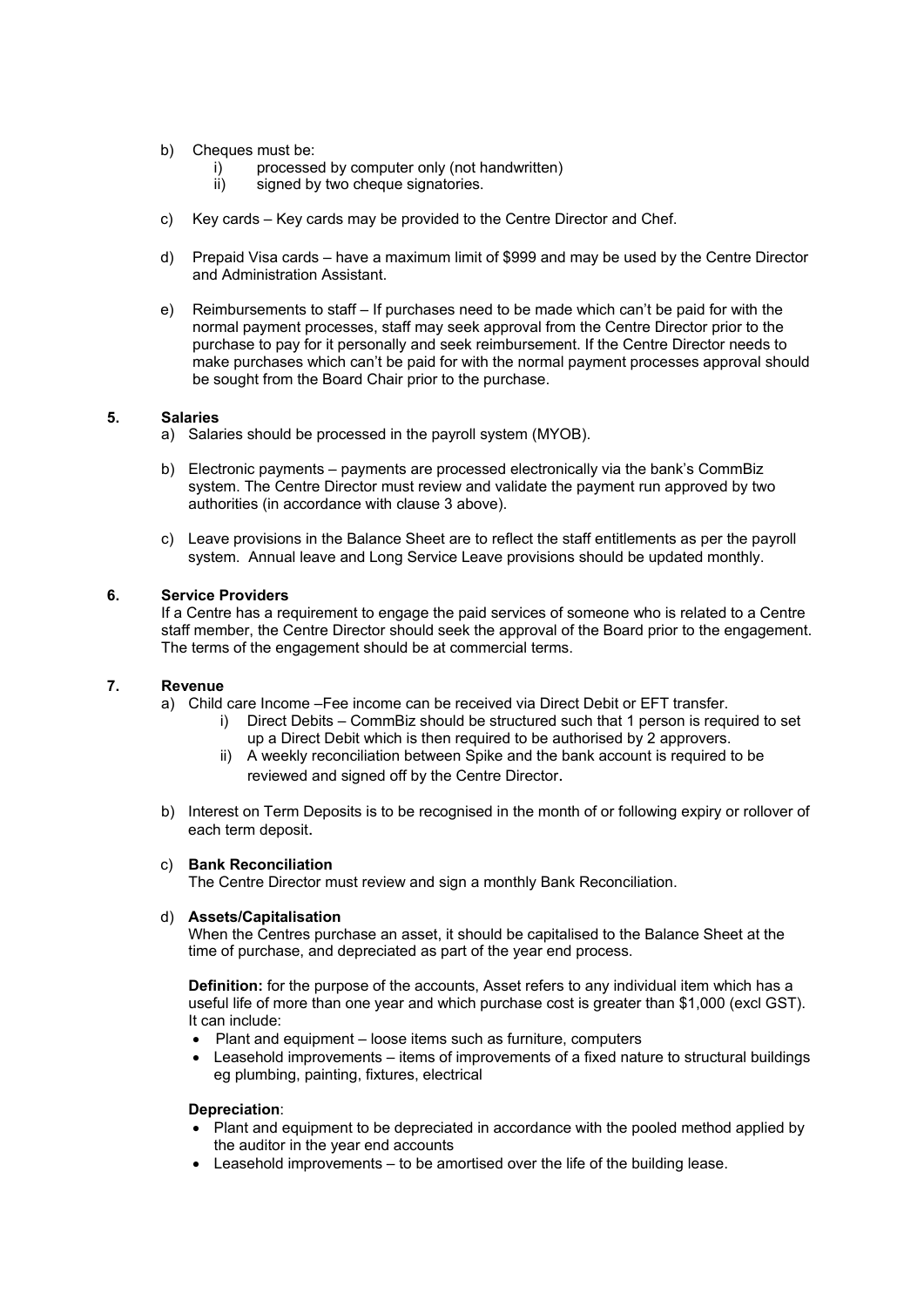## **Budget**:

As part of the budgeting process a capital plan for the ensuing year should be presented for consideration and approval by the Board.

## e) **AUCS expenditure**

In order to cover the annual expenses of AUCS a levy is to be charged to each Centre. The levy will be calculated as a % of Total Revenue. The budgeted levy will be processed monthly, and adjusted at year end to reflect the actual Total Revenue for the year.

## f) **Contingency**

Each Centre's budget is to provide for a contingency, in order to provide some risk mitigation in the event of unforeseen expenses arising during the year. The contingency budget shall be calculated as a % of Total Revenue in each Centre. This is a budget item only, providing capacity within the annual budget for unexpected costs, and does not require any processing of actual charges.

## g) **Financial reports**

- a) Financial reports for the previous month must be provided to the AUCS Board at the monthly meetings.
- b) These reports must include Profit and Loss for the month and Year to Date, showing \$ and % variances to Budget, and the Balance Sheet. Written commentary needs to be provided to the Board explaining the variance to Budget for Total Child Care Income and Employment expenses, and for other Revenue and Expenditure items a comment is required if variance to Budget is equal to or greater than both \$2000 and 20%.

## c) Definitions:

- i) Total Child Care Income includes income from ISS and Universal Access and any other income received as a direct result of child enrolments
- ii) Employment expenses is the Total Employment Expenses reduced by any Wage **Reimbursements**

## h) **Application of this Policy**

This Policy is supported by the Internal Accounting Procedures.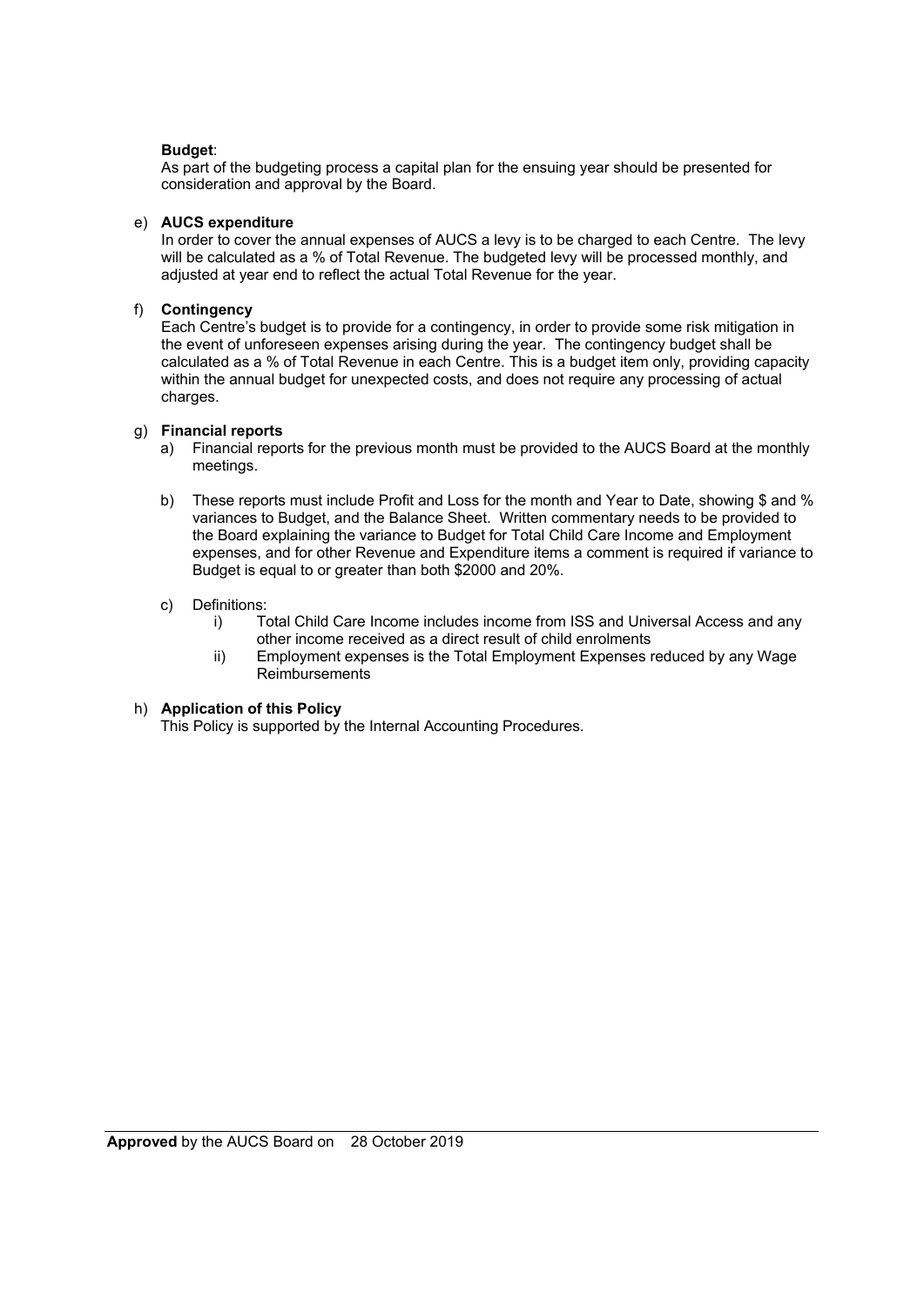# **Internal Accounting Procedures**

## **1. Processing and Payment of Invoices (Accounts Payable)**

- a. Upon the receipt of goods or services, the person who ordered same should check the delivery docket and sign to signify that it matches the goods/services provided. The delivery docket should be provided to the Administration Assistant. The Administration Assistant should validate the invoice against the delivery docket. If no delivery docket is available then the invoice should be checked, signed and dated by the person who received the goods/services. Invoices should then be provided to the Centre Director for review and approval, signified by signing and dating the invoice.
- b. Invoices should be entered into MYOB by the Administration Assistant.
- c. Payments for accounts must be processed only after
	- i) for Centre accounts: written authorisation by the Director in accord with step above ii) for AUCS accounts: written authorisation by the Board Chair or Treasurer or in
		- accord with a Board minute or Policy.
- d. Electronic Payment runs invoices which are due for payment should be selected in MYOB. The file is processed as a bank file through Comm Biz. A report showing the payments and the total \$ should be printed, and signed and dated by the two authorities who approved the payment run. The relevant supporting documentation (invoices) should be batched and attached to the report. This should then be provided to the Centre Director, for review and approval, signified by signing and dating the report.
- e. Cheques must be:
	- i) processed by computer only (not handwritten)
	- ii) prepared by the Administration Assistant and
	- iii) signed by two cheque signatories. Cheques for signing must be attached to the respective invoices and cheque signatories must check the details of each cheque against the invoice prior to signing.
- f. Key cards Receipts for every purchase must be provided to the Administration Assistant. The receipts must be matched and attached to the statement, which is subsequently provided to the Centre Director for approval.
- g. Prepaid Visa cards Receipts for every purchase must be provided to the Administration Assistant. The receipts must be matched and attached to the statement, which is subsequently provided to the Centre Director for approval.
- h. Reimbursements to staff If purchases need to be made which can't be paid for with the normal payment processes, staff may seek approval from the Centre Director prior to the purchase to pay for it personally and seek reimbursement. If no receipt is provided, a form needs to be completed. The reimbursement will be processed through MYOB and paid electronically in the next payment run. If the Centre Director needs to make purchases which can't be paid for with the normal payment processes approval should be sought from the Board Chair prior to the purchase.

## **2. Salaries**

- a. Salaries should be processed in the payroll system (MYOB).
- b. Electronic payments payments are processed electronically are via the bank's CommBiz system. A file is processed from MYOB to the bank. A report showing the payments processed should be printed from CommBiz. This report should be signed and dated by the two authorities who approved the payment run. This should then be provided with supporting documentation to the Centre Director for review and validation, verified by signing and dating the report.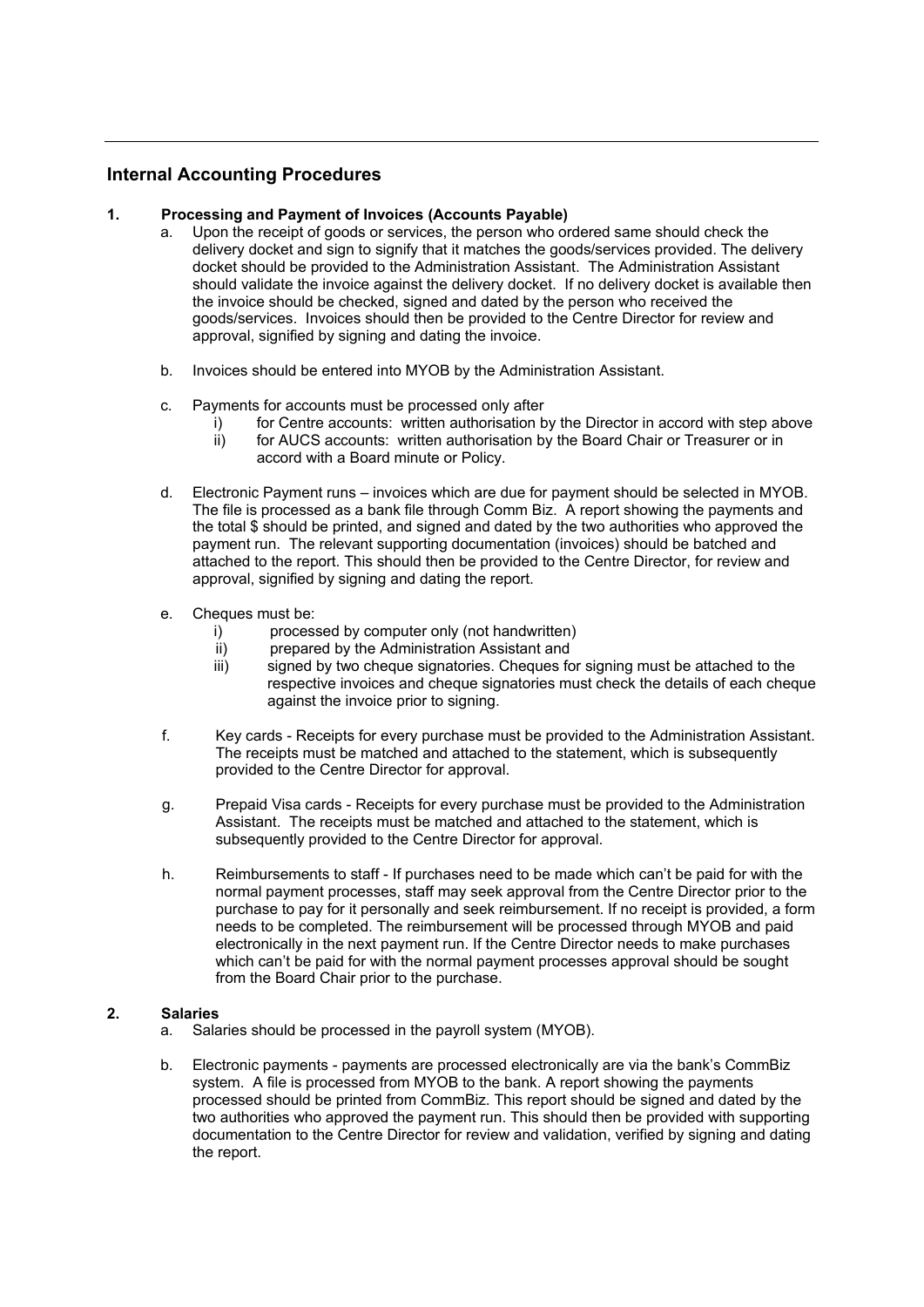c. Leave provisions in the Balance Sheet are to reflect the staff entitlements as per the payroll system. Annual leave and Long Service Leave provisions should be updated monthly.

## **3. Revenue**

- a. Child care Income fee accounts are raised in Spike.
- b. All Fee revenue should be receipted into Spike.
- c. A weekly reconciliation between Spike and the bank account is required to be prepared and provided to the Centre Director for review and sign off.
- d. Interest on term deposits is to be recognised as revenue in the month of or following the expiry or rollover of the term deposit.

## **4. Bank Reconciliation**

The Administration Assistant should prepare a monthly bank reconciliation and provide to the Centre Director. The Director should review and sign such reconciliation.

## **5. Assets/Capitalisation**

When the Centres purchase an asset, it should be capitalised to the Balance Sheet at the time of purchase, and depreciated as part of the year end process.

Definition: for the purpose of the accounts, Asset refers to any individual item which has a useful life of more than one year and which purchase cost is greater than \$1,000 (excl GST). It can include:

- Plant and equipment loose items such as furniture, computers
- Leasehold improvements items of improvements of a fixed nature to structural buildings eg plumbing, painting, fixtures, electrical

## **Depreciation**:

- Plant and equipment to be depreciated in accordance with the pooled method applied by the auditor in the year end accounts
- Leasehold improvements to be amortised over the life of the building lease

## **Budget**:

As part of the budgeting process a capital plan for the ensuing year should be presented for consideration and approval by the Board.

## **6. AUCS expenditure**

In order to cover the annual expenses of AUCS a levy is to be charged to each Centre. The levy will be calculated as a % of Total Revenue. The budgeted levy should be journalled monthly, and adjusted at year end to reflect the actual Total Revenue for the year.

## **7. Contingency**

Each Centre's budget provides for a contingency, in order to provide some risk mitigation in the event of unforeseen expenses arising during the year. The contingency budget shall be calculated as a % of Total Revenue in each Centre. This is a budget item only, providing capacity within the annual budget for unexpected costs, and does not require any processing of actual charges.

## **8. Financial reports**

- a. The Administration Assistant must regularly check their own work to ensure that journal entries are correct, especially when completing monthly reports. For example: Fees and CCB can be checked against year to date figures from Spike.
- b. Financial reports for the previous month must be provided to the AUCS Board at the monthly meetings
- c. These reports must include Profit and Loss for the month and Year to Date, showing \$ and % variances to Budget, and the Balance Sheet Written commentary needs to be provided to the Board explaining the variance to Budget for Total Child Care Income and Employment expenses, and for other Revenue and Expenditure items a comment is required if variance to Budget is equal to or greater than both \$2000 and 20%.